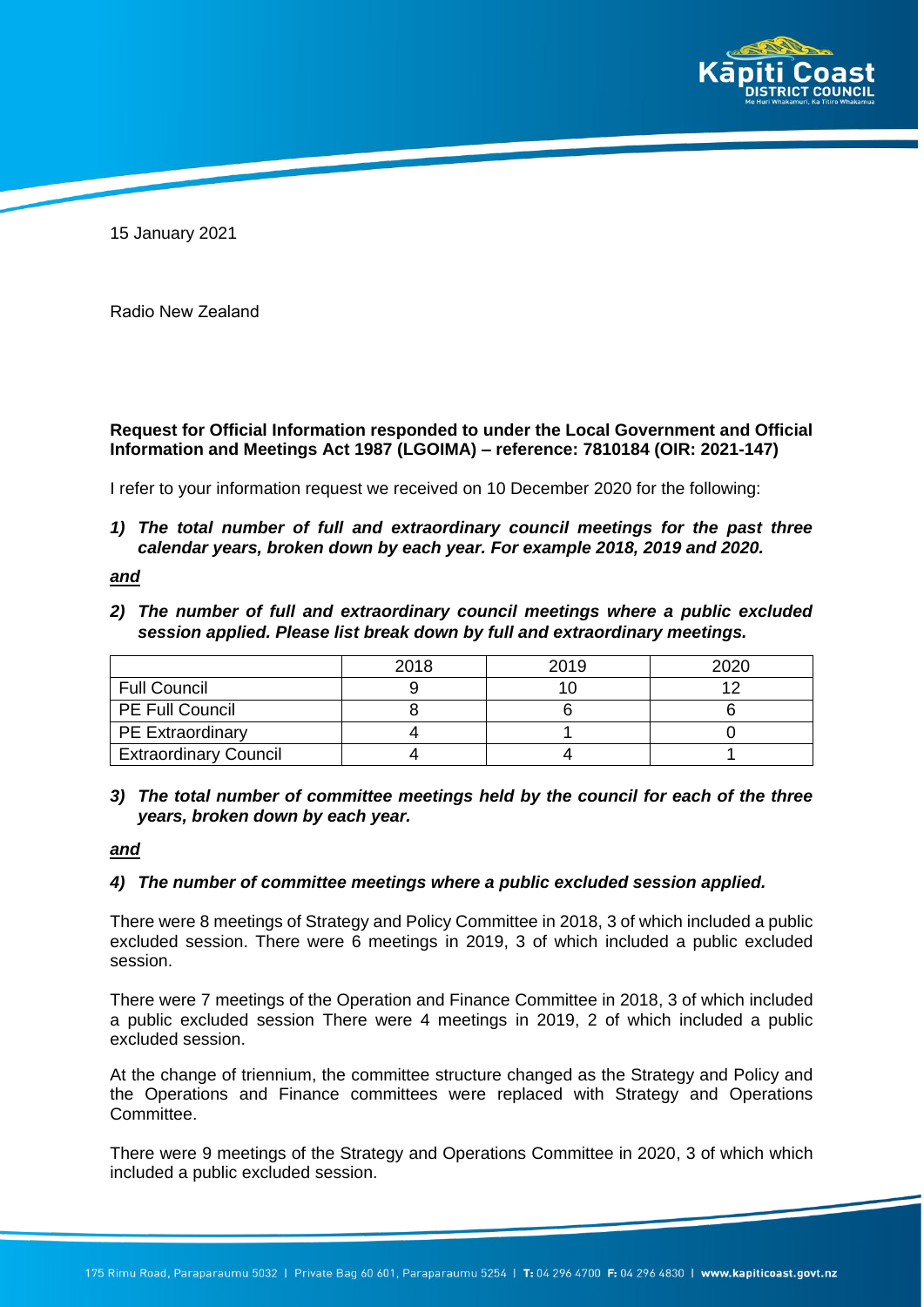There were 5 meetings of the Audit and Risk Committee in 2018, 3 of which included a public excluded session. There were 3 meetings in 2019, 1 of which included a public excluded session.

At the change of triennium, the committee structure changed with the Audit and Risk Committee being replaced by the Audit and Risk Sub-committee.

There were 4 meetings of the Audit and Risk Subcommittee in 2020 each of which included a public excluded session.

There were 8 meetings of the Grants Allocation Committee in 2018, 1 of which included a public excluded session. There were 8 meetings in 2019, 2 of which included a public excluded session.

# *5) The total number of council workshops held for each of the three years, broken down by year.*

*and*

### *6) Please state if any of the workshops did NOT entirely exclude the public and if so how many?*

For its operational purposes, Council has defined 'workshops' as being open to the public and so none of these workshops excluded the public.

|           | 2018 | 2019 | 2020 |
|-----------|------|------|------|
| Workshops |      |      |      |

We also have 'briefings' to provide information to members. These are not held in public.

|                  | 2018 | 2019     | 2020 |
|------------------|------|----------|------|
| <b>Briefings</b> | ~-   | にに<br>ບປ | 68   |

No decisions can be made by members either at workshops or briefings.

# *7) Please state whether your mayor/chairman is involved in a district/region-wide mayoral or chairman forum and if so, the regularity of the forum and whether that forum is open to the public.*

- Yes the Mayor is a member of the Region's Mayoral Forum;
- Usually 4 times per year or as required, sometimes there are additional Forums should urgent matters arise;
- No, the Forum is not open to the Public.

## *8) Please state whether the council is part of a region-wide meeting of councils and if so the regularity of that meeting and whether it is open to the public.*

We are part of the LGNZ Zone 4 meetings which meet 4 times a year (when possible). An invitation is not extended to the public for Zone 4 meetings.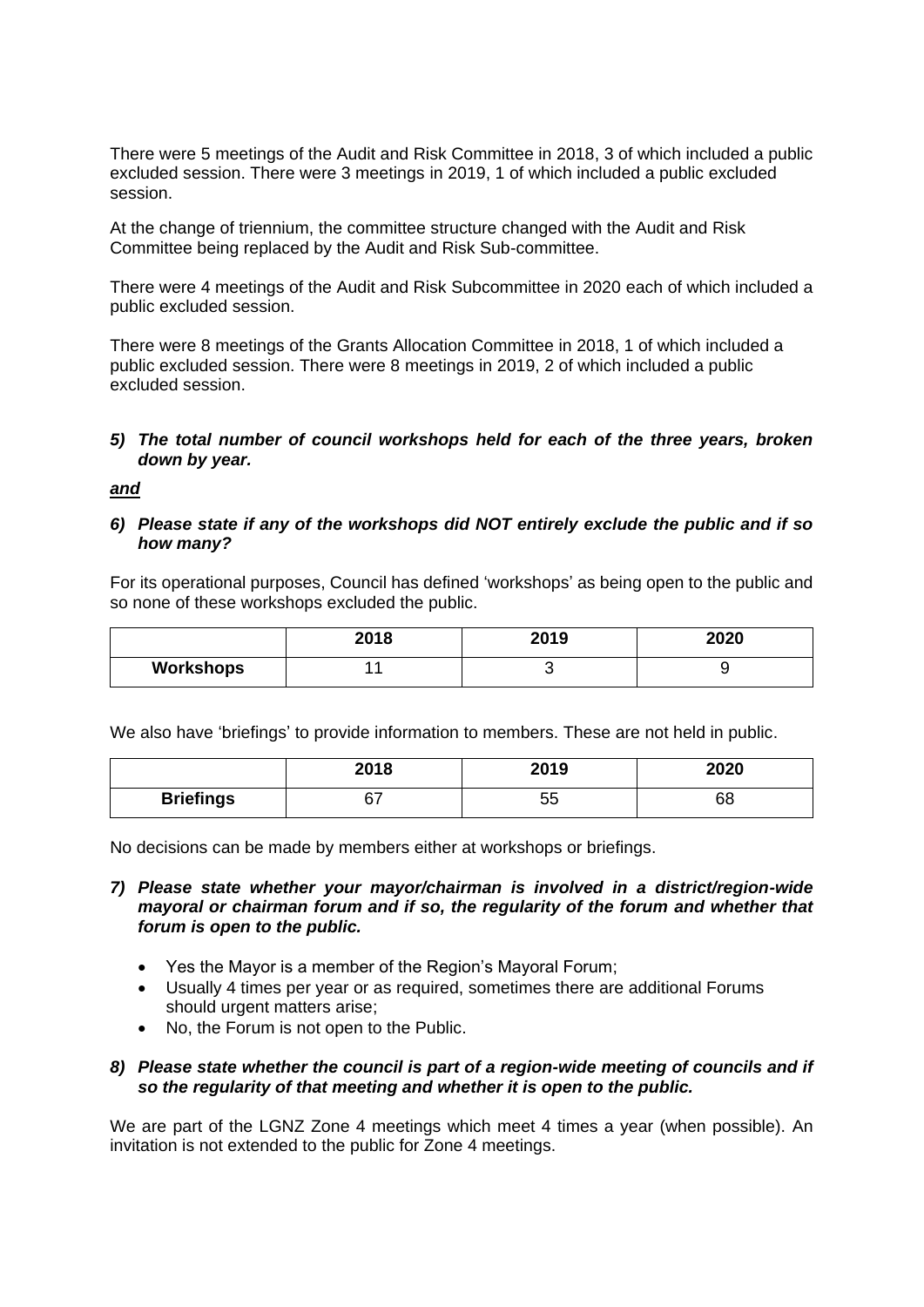9) Please provide the attendance rate of each current council member including the mayor/chairman from October 1, 2019 to date. For example, how many council and committee meetings was the member expected to attend during that time, and how many did they attend? Please break down by month from October 2019 to December 2020.

|                                    |                 | Oct-19   |                 | <b>Nov-19</b> |                 | <b>Dec-19</b>  | $Jan-20$        |          | Feb-20          |                |
|------------------------------------|-----------------|----------|-----------------|---------------|-----------------|----------------|-----------------|----------|-----------------|----------------|
| <b>Elected</b><br><b>Members</b>   | <b>Meetings</b> | attended | <b>Meetings</b> | attended      | <b>Meetings</b> | attended       | <b>Meetings</b> | attended | <b>Meetings</b> | attended       |
| Mayor K.<br>Guruna han             | 1               | 1        | 1               | 1             | 3               | $\overline{2}$ | 1               | 1        | 4               | $\overline{2}$ |
| <b>Cr Angela</b><br><b>Buswell</b> | 1               | 1        | 1               | 1             | $\overline{2}$  | $\overline{2}$ | 1               | 1        | 3               | $\mathbf{3}$   |
| Cr Gwynn<br>Compton                | 1               | 1        | 1               | 1             | $\overline{2}$  | $\overline{2}$ | 1               | 1        | 3               | $\mathbf{3}$   |
| Cr James<br>Cootes                 | 1               | 1        | 1               | $\mathbf{1}$  | $\overline{2}$  | $\overline{2}$ | 1               | 1        | $\overline{2}$  | $\overline{2}$ |
| <b>Cr Jackie</b><br><b>Elliott</b> | 1               | 1        | 1               | 1             | 3               | 3              | 1               | 1        | $\mathbf{3}$    | $\mathbf{3}$   |
| Cr Mar in<br><b>Halliday</b>       | 1               | 1        | 1               | 1             | 3               | 3              | 1               | 1        | 3               | $\mathbf{3}$   |
| Cr Sophie<br><b>Handford</b>       | 1               | 1        | 1               | 1             | $\overline{2}$  | $\overline{2}$ | 1               | 0        | $\overline{2}$  | 1              |
| <b>Cr Janet</b><br><b>Holborow</b> | 1               | 1        | 1               | 1             | 3               | 3              | 1               | 1        | 4               | $\mathbf{3}$   |
| <b>Cr Rob</b><br><b>McCann</b>     | 1               | 1        | 1               | 1             | 3               | 3              | 1               | 1        | $\mathbf{3}$    | $\mathbf{3}$   |
| Cr Jocelyn<br>Prvanov              | 1               | 1        | 1               | 1             | $\overline{2}$  | $\overline{2}$ | 1               | 1        | $\overline{2}$  | $\overline{2}$ |
| <b>Cr Bernie</b><br>Randall        | 1               | 1        | 1               | 1             | 3               | 3              | 1               | 1        | 3               | $\mathbf{3}$   |

It should be noted that Elected Members may not have attended a particular meeting due to other legitimate Council business for which they were required.

|                                     |                 | May-20<br><b>Mar-20</b><br>Apr-20 |                 | $Jun-20$ |                 | $Jul-20$ |                 |                |                 |                |
|-------------------------------------|-----------------|-----------------------------------|-----------------|----------|-----------------|----------|-----------------|----------------|-----------------|----------------|
| <b>Elected</b><br><b>Members</b>    | <b>Meetings</b> | attended                          | <b>Meetings</b> | attended | <b>Meetings</b> | attended | <b>Meetings</b> | attended       | <b>Meetings</b> | attended       |
| Mayor K.<br>Guruna han              | 3               | $\mathbf{1}$                      | 1               | 1        | 1               | 1        | 3               | $\overline{2}$ | $\overline{2}$  | $\overline{2}$ |
| Cr Angela<br><b>Buswell</b>         | $\overline{2}$  | $\overline{2}$                    | $\mathbf{1}$    | 1        | 1               | 1        | 2               | 2              | 2               | $\overline{2}$ |
| <b>Cr Gwynn</b><br>Compton          | $\overline{2}$  | $\overline{2}$                    | 1               | 1        | 1               | 1        | 2               | $\overline{2}$ | $\overline{2}$  | $\overline{2}$ |
| Cr James<br>Cootes                  | $\overline{2}$  | $\overline{2}$                    | 1               | 1        | 1               | 1        | $\overline{2}$  | $\overline{2}$ | $\overline{2}$  | $\overline{2}$ |
| <b>Cr Jackie</b><br><b>Elliott</b>  | $\overline{2}$  | $\overline{2}$                    | 1               | 1        | 1               | 1        | 3               | 3              | $\overline{2}$  | $\overline{2}$ |
| Cr Mar in<br>Halliday               | $\overline{2}$  | $\overline{2}$                    | 1               | 1        | 1               | 1        | $\overline{2}$  | $\overline{2}$ | $\overline{2}$  | $\overline{2}$ |
| <b>Cr Sophie</b><br><b>Handford</b> | $\overline{2}$  | $\overline{2}$                    | 1               | 1        | 1               | 1        | $\overline{2}$  | $\overline{2}$ | $\overline{2}$  | $\overline{2}$ |
| <b>Cr Janet</b><br><b>Holborow</b>  | $\overline{2}$  | $\overline{2}$                    | $\mathbf{1}$    | 1        | 1               | 1        | 3               | $\overline{2}$ | $\overline{2}$  | $\overline{2}$ |
| <b>Cr Rob</b><br><b>McCann</b>      | $\overline{2}$  | $\overline{2}$                    | 1               | 1        | $\mathbf{1}$    | 1        | $\overline{2}$  | $\overline{2}$ | $\overline{2}$  | $\overline{2}$ |
| Cr Jocelyn<br>Prvanov               | $\overline{2}$  | $\overline{2}$                    | 1               | 1        | 1               | 1        | $\overline{2}$  | $\overline{2}$ | $\overline{2}$  | $\overline{2}$ |
| <b>Cr Bernie</b><br>Randall         | $\overline{2}$  | $\overline{2}$                    | 1               | 1        | 1               | 1        | 2               | 2              | $\overline{2}$  | $\overline{2}$ |